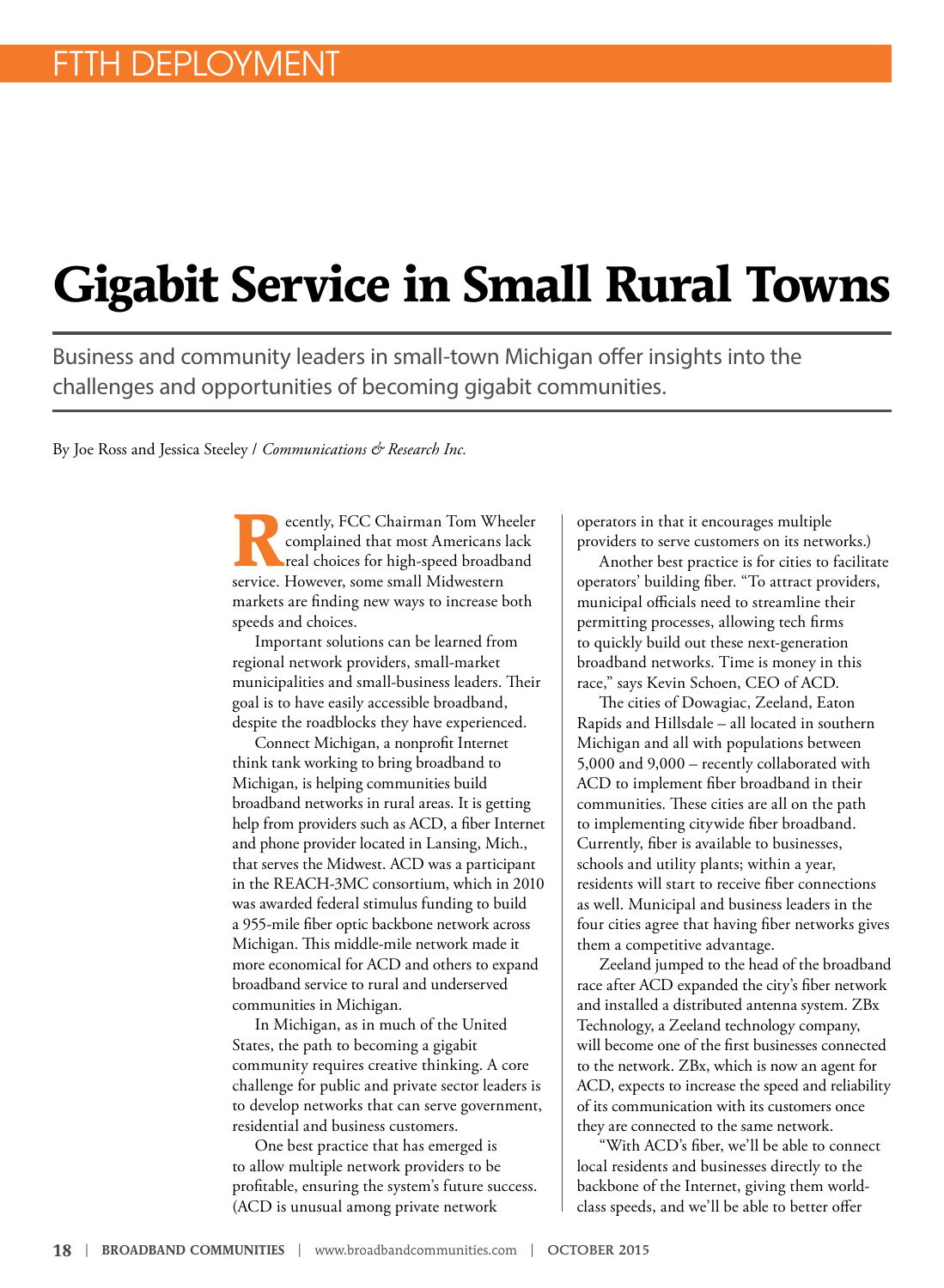our cloud-based services," says Zach Nordhof, owner of ZBx Technology.

#### **THE PATH TO GIGABIT**

Municipal government leaders may know they need fiber, and they may have a general understanding of its role in attracting new businesses and promoting economic opportunities, but "gigabit" is a new concept. Providers must do a better job explaining why getting on the path to a gigabit community is urgent and what the economic and social opportunities of a gigabit community are.

Hillsdale gets it. "It's going to be one of those things, like an iPhone, where you never knew you needed it until it came along, and then you find that you can't do without it. I think it's really going to give us a huge competitive edge," says Mary Wolfram, economic development consultant to the city of Hillsdale. She believes the region's high-skilled labor force, bolstered by Hillsdale College's science and engineering programs, will adapt quickly to the benefits of gigabit speed.

## **CHALLENGES FOR SMALL COMMUNITIES**

Small communities are implementing broadband faster than their larger neighboring cities, but they still face challenges.

Some of the studied communities built and operated networks that connected their municipal facilities, then leveraged these municipally owned assets by turning them over to ACD, which expanded their reach to broader sectors of their communities. In the past decade, other Michigan municipalities have tried owning and operating their own networks, but a number of cities found that maintaining fiber and upgrading enduser equipment was not cost-effective.

"With a small utility department like ours, you do have to take care of your critical services first, and while Internet might be critical to a dentist's office or a doctor's office, providing electricity to some other residents would have higher priority [for us]," says Mitch Billingham of Dowagiac's information services department.

Smart manufacturing is a major economic development opportunity for the Midwest – and it relies on robust broadband to connect automated machines.

Another challenge is that, in small towns where high-speed Internet has never been available – towns that have high concentrations of flip phones and business bases that are not reliant on exported goods – officials, businesses and community members don't always see the value of gigabit service. When fiber broadband is introduced, not everyone wants to adopt it, and some may see no need to have it. Residents, especially business owners, want to see results before they consider subscribing.

"We run into some mixed emotions from the public," says Chad Culbert, electric distribution superintendent at Hillsdale Board of Public Utilities, which built the original fiber backbone in Hillsdale. "They're much more understanding of speed or connection than they were five, six years ago. I think they're coming around to the fact that [fiber broadband is] here to stay."

Better understanding of the need for fiber is vitally important. "Having access to the global economy is critical, and without Internet connections, Michigan businesses can't compete. But if we can help businesses better understand the benefits of a highspeed connection, we can grow and improve Michigan's economy," says Eric Frederick, executive director of Connect Michigan.

When only a small number of customers are interested, a network operator will incur high costs to serve a few people. However, small rural towns adjacent to large metropolitan markets, such as Detroit and Grand Rapids, are beginning to see gigabit broadband as more of a necessity. This gives operators the assurance that more customers will eventually jump onto the broadband bandwagon, thus reducing the average

cost per connection (and the risk). Steve Schoen, president of ACD, explains, "Our business model for building out networks in small, underserved markets includes getting one major customer in a town or selling to a combination of large businesses and municipal entities such as schools, libraries and utilities." After landing these "anchor tenants," ACD can then consider building out fiber to smaller businesses and to homes.

## **SMART MANUFACTURING DEVOURS BANDWIDTH**

Municipal government leaders agree that fiber deployment is necessary to attract businesses to a region. Smart manufacturing is a major Midwest economic development opportunity that depends on robust broadband. This high-skilled, high-paying manufacturing process devours bandwidth because its automated, networked machines are powered by massive information systems.

"There's a lot of high-tech firms out there, and if there's not a high-speed network available, that pretty much shuts down a lot of the opportunities for economic growth," says Scott Poyer, director of utilities for the city of Eaton Rapids. He sees fiber availability becoming as necessary for businesses as water and electricity.

Michigan manufacturers are tied into a global supply chain that requires multiple companies across numerous continents to act as one. Those connections take an ocean of bandwidth. Fiber allows companies to seamlessly work with other companies across the planet.

On any given day, in the early hours of the morning, purchasing managers at Detroit manufacturers send out